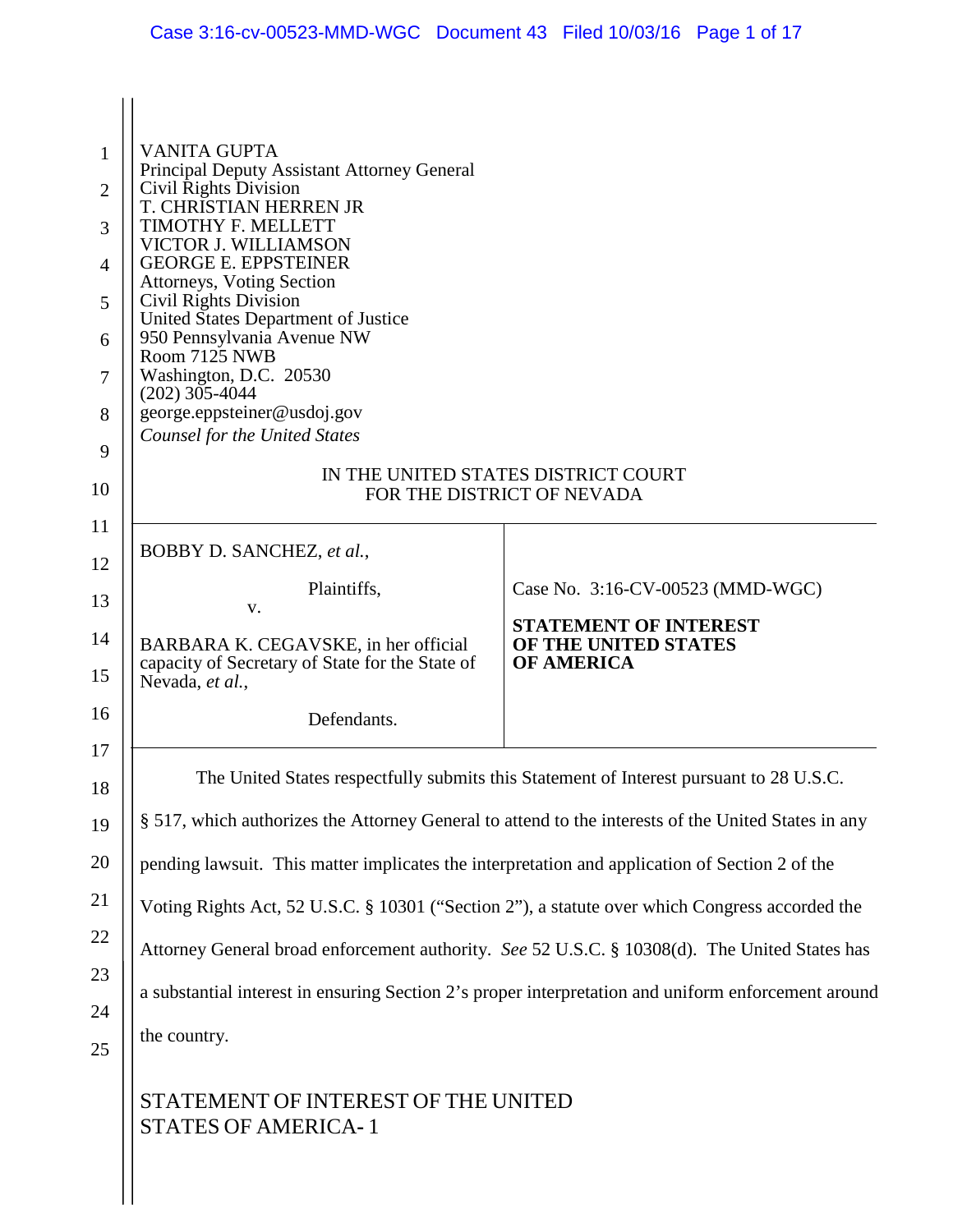The United States respectfully submits that Defendants' Responses in Opposition to Plaintiffs' Emergency Motion for Preliminary Injunctive and Declaratory Relief misstate portions of the established legal standard under Section  $2<sup>1</sup>$  $2<sup>1</sup>$  $2<sup>1</sup>$  Accordingly, the United States submits this Statement for the limited purpose of articulating the appropriate legal standard.

### **I. BACKGROUND**

On September 7, 2016, Plaintiffs—members of the Pyramid Lake Paiute Tribe and the Walker River Paiute Tribe—sued the Nevada Secretary of State, Washoe and Mineral Counties, and their respective officials (collectively "Defendants"), alleging, among other claims, that the location of sites for in-person voter registration and in-person early voting in both Defendant counties, and election-day voting in Washoe County (collectively "election sites"), discriminates against Native Americans in violation of Section 2. Compl. ¶¶ 115-19 (ECF No. 1); Amend. Compl. ¶¶ 114-18 (ECF No. 10). On September 20th, Plaintiffs filed an emergency motion for preliminary injunctive relief and declaratory relief ("Motion"), seeking satellite election sites in Schurz and Nixon, located on their respective reservations. Pls.' Mot. 37 (ECF No. 26). Plaintiffs argue that absent relief, Native Americans living in Washoe and Mineral Counties will continue to have less opportunity to participate in the November 8, 2016 general election compared to other members of the electorate, in violation of the Voting Rights Act. Pls.' Mot. 2 (ECF No. 26). Defendants filed their briefs in opposition to the Motion on September 29, 2016. Defs.' Mem. (ECF Nos. 37, 38, 39).

<span id="page-1-0"></span>25

<sup>&</sup>lt;sup>1</sup> The Secretary of State, the Washoe County Defendants, and the Mineral County Defendants all filed briefs in opposition to the Motion. Hereinafter, collectively they will be cited as "Defs.' Mem." and individually cited as "Sec. Mem." (ECF No. 37), "Washoe Mem." (ECF No. 38), and "Mineral Mem." (ECF No. 39).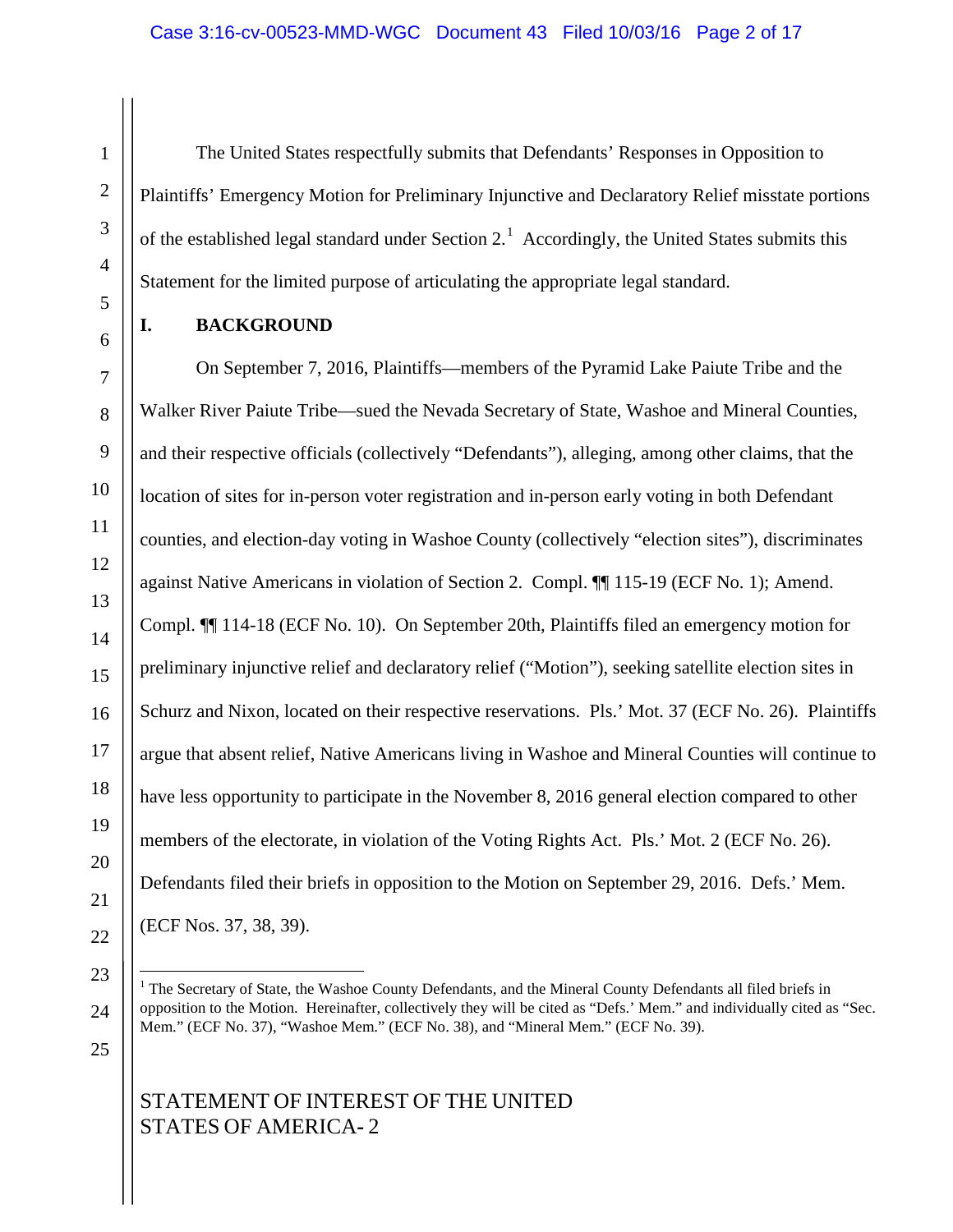<span id="page-2-0"></span>

| $\mathbf{1}$   | <b>SECTION 2 OF THE VOTING RIGHTS ACT</b><br>II.                                                                                                                                                                                                      |
|----------------|-------------------------------------------------------------------------------------------------------------------------------------------------------------------------------------------------------------------------------------------------------|
| $\overline{2}$ | Section 2 of the Voting Rights Act prohibits any state or political subdivision from                                                                                                                                                                  |
| 3              | imposing or applying a "voting qualification," "prerequisite to voting," or "standard, practice, or                                                                                                                                                   |
| $\overline{4}$ | procedure" that "results in a denial or abridgement of the right of any citizen of the United States                                                                                                                                                  |
| 5              | to vote on account of race or color" or membership in a language minority group. 52 U.S.C.                                                                                                                                                            |
| 6<br>$\tau$    | § 10301(a). In 1982, Congress amended Section 2 to make clear that a violation can be established                                                                                                                                                     |
| 8              | by showing a discriminatory purpose or a discriminatory result. See Thornburg v. Gingles, 478                                                                                                                                                         |
| 9              | U.S. 30, 34-37, 43-45 (1986); S. Rep. No. 97-417, at 27-28 (1982)(Senate Report). Section 2(b)                                                                                                                                                        |
| 10             | provides that a violation:                                                                                                                                                                                                                            |
| 11             | is established if, based on the totality of circumstances, it is shown                                                                                                                                                                                |
| 12             | that the political processes leading to nomination or election in the<br>State or political subdivision are not equally open to participation by                                                                                                      |
| 13<br>14       | members of a [protected class] in that its members have less<br>opportunity than other members of the electorate to participate in<br>the political process and to elect representatives of their choice.                                             |
| 15             | 52 U.S.C. § 10301(b).                                                                                                                                                                                                                                 |
| 16             | Courts have used a two-step analysis to determine whether the location of election sites or                                                                                                                                                           |
| 17<br>18       | limitations to early voting and voter registration result in denial or abridgment of the right to vote                                                                                                                                                |
| 19             | under Section 2. <sup>2</sup> First, the reviewing court assesses whether the practices amount to material                                                                                                                                            |
| 20             | limitations that bear more heavily on minority citizens than nonminority citizens. This assessment                                                                                                                                                    |
| 21             | incorporates both the likelihood that minority voters will face the burden and their relative ability                                                                                                                                                 |
| 22             |                                                                                                                                                                                                                                                       |
| 23             | $2$ Most Section 2 cases address vote dilution: election structures that render even eligible voters who are fully able to<br>cast valid ballots without the equitable opportunity to elect representatives of choice. See, e.g., LULAC v. Perry, 548 |
| 24<br>25       | U.S. 399 (2006). Nonetheless, "Section 2 prohibits all forms of voting discrimination, not just vote dilution." Gingles,<br>478 U.S. at 45 n.10 (citing S. Rep. No. 97-417, at 30). This case concerns vote denial or abridgement.                    |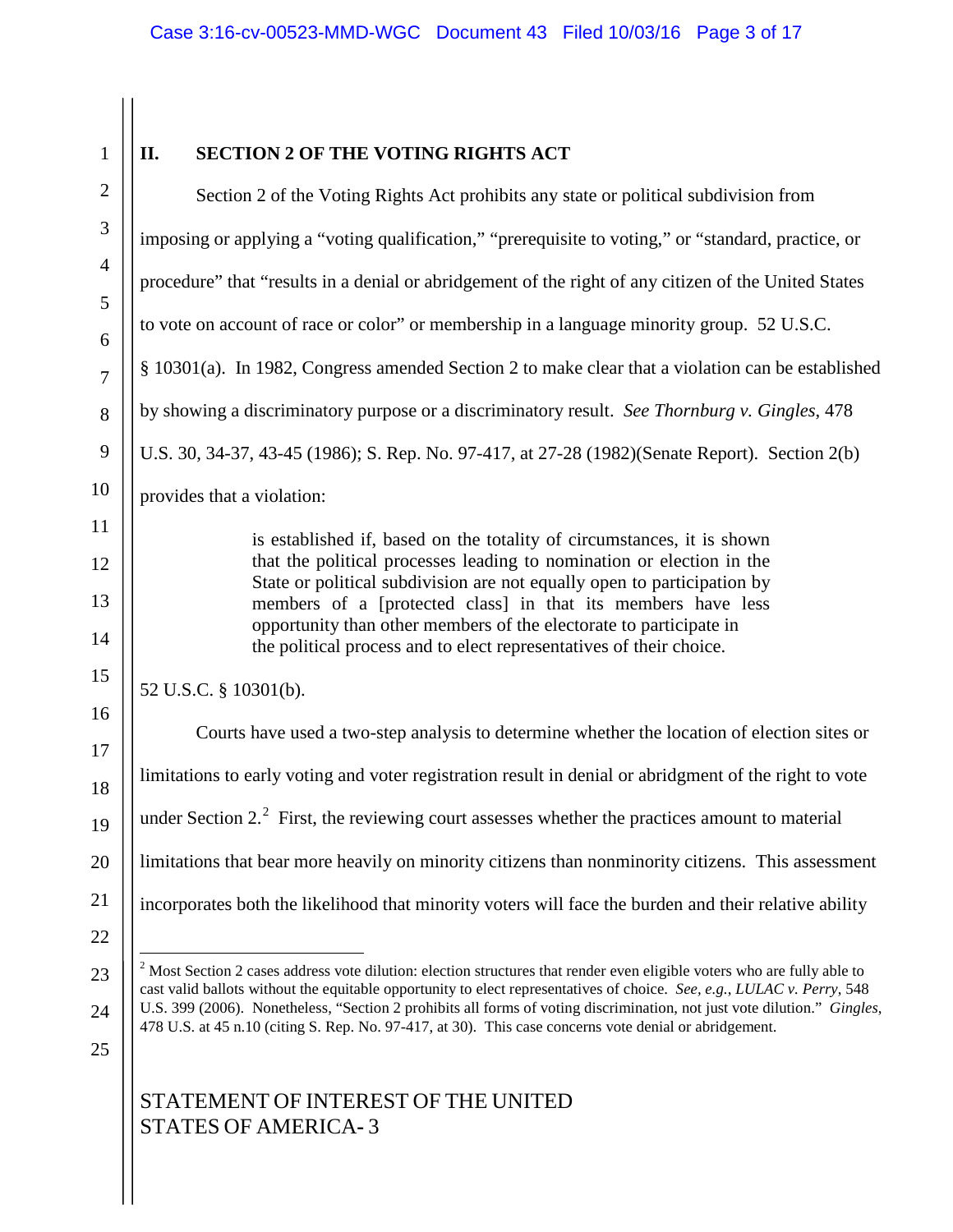#### Case 3:16-cv-00523-MMD-WGC Document 43 Filed 10/03/16 Page 4 of 17

| $\mathbf{1}$        | to overcome that burden. See, e.g., Veasey v. Abbott, 830 F.3d 216, 2016 WL 3923868, at *17 (5th         |  |
|---------------------|----------------------------------------------------------------------------------------------------------|--|
| $\overline{2}$      | Cir. 2016) (en banc); League of Women Voters of N.C. v. North Carolina, 769 F.3d 224, 245 (4th           |  |
| 3                   | Cir. 2014), stay granted, 135 S. Ct. 6 (2014), cert. denied, 135 S. Ct. 1735 (2015); see generally       |  |
| $\overline{4}$      | Ohio State Conference of the NAACP v. Husted, 768 F.3d 524, 550-51, 555-56 (6th Cir. 2014)               |  |
| 5                   | (hereinafter "NAACP"), stay granted, 135 S. Ct. 42 (2014), vacated on other grounds, 2014 WL             |  |
| 6<br>$\overline{7}$ | 10384647, at *1 (6th Cir. Oct. 1, 2014); Poor Bear v. Cnty. of Jackson, No. 5:14-cv-5059, 2015           |  |
| 8                   | WL 1969760, at *6 (D.S.D. May 1, 2015); Spirit Lake Tribe v. Benson Cnty., No. 2:10-cv-095,              |  |
| 9                   | 2010 WL 4226614, at $*3$ (D.N.D. Oct. 21, 2010). <sup>3</sup> Second, if a disparity is established, the |  |
| 10                  | reviewing court engages in an "intensely local appraisal" of the "totality of the circumstances" in      |  |
| 11                  | the jurisdiction at issue to determine whether the challenged practice works in concert with             |  |
| 12                  | historical, social, and political conditions to produce a discriminatory result. See League of           |  |
| 13                  | Women Voters, 769 F.3d at 240-41; Smith v. Salt River Project Agric. Improvement. & Power                |  |
| 14                  | Dist., 109 F.3d 586, 591 (9th Cir. 1997) ("[the Section 2] examination is intensely fact-based and       |  |
| 15<br>16            | localized"); Veasey, 2016 WL 3923868, at *17; Poor Bear, 2015 WL 1969760, at *7 n.9; Spirit              |  |
| 17                  | Lake Tribe, 2010 WL 4226614, at *3. <sup>4</sup>                                                         |  |
| 18                  | The answer to this second question is informed in part by "the 'typical' factors that                    |  |
| 19                  | Congress noted in Section 2's legislative history," generally known as the Senate Factors, <sup>5</sup>  |  |
| 20                  |                                                                                                          |  |

 <sup>3</sup> *See also Gonzalez v. Arizona*, 677 F.3d 383, 406 (9th Cir. 2012) (en banc), *aff'd on other grounds sub nom. Arizona v. Inter Tribal Council of Ariz.*, 133 S. Ct. 2247 (2013); *Miss. State Chapter, Operation PUSH v. Mabus*, 932 F.2d 400, 413 (5th Cir. 1991).

# STATEMENT OF INTEREST OF THE UNITED STATES OF AMERICA**-** 4

<span id="page-3-0"></span>21

22

<span id="page-3-1"></span>23

<span id="page-3-2"></span>24

25

<sup>4</sup> *See also NAACP*, 768 F.3d at 556-57; *Gonzalez*, 677 F.3d at 407; *Operation PUSH*, 932 F.2d at 405.

<sup>&</sup>lt;sup>5</sup> These "Senate Factors" are distinct from the three threshold factors the Supreme Court and subsequent courts have used in vote dilution analyses – often called "*Gingles* factors": that the applicable minority group can constitute a single-member district, that the group is politically cohesive, and that bloc voting by the white majority usually defeats (continued...)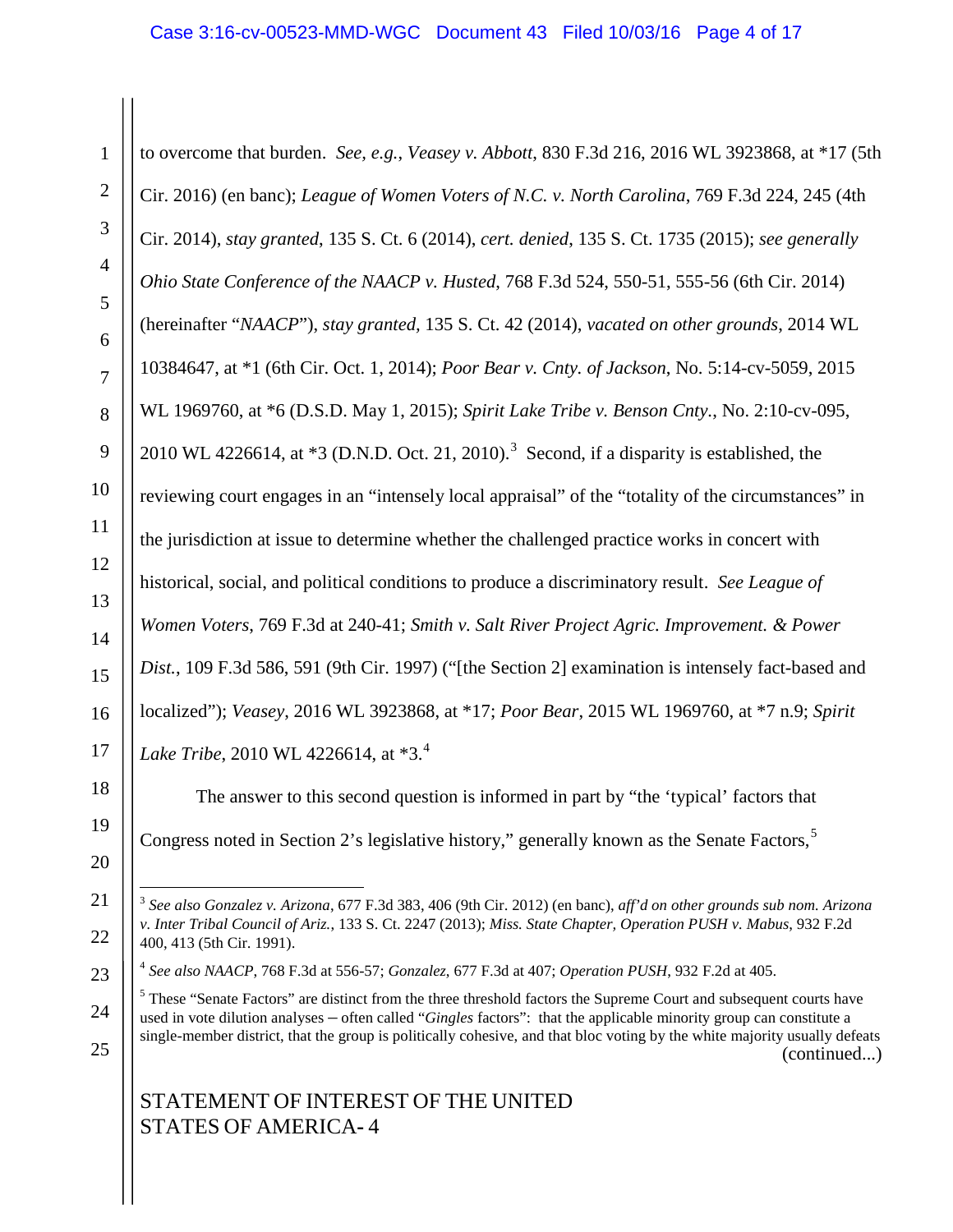#### Case 3:16-cv-00523-MMD-WGC Document 43 Filed 10/03/16 Page 5 of 17

STATEMENT OF INTEREST OF THE UNITED STATES OF AMERICA**-** 5 1 2 3 4 5 6 7 8 9 10 11 12 13 14 15 16 17 18 19 20 21 22 23 24 25 although "'there is no requirement that any particular number of factors be proved, or that a majority of them point one way or the other.'" *League of Women Voters*, 769 F.3d at 245 (quoting *Gingles*, 478 U.S. at 45); *see also Veasey*, 2016 WL 3923868, at \*17-19; *NAACP*, 768 F.3d at 554; *Gonzales*, 677 F.3d at 405. These factors include: 1. the extent of any history of official discrimination in the state or political subdivision that touched the right of the members of the minority group to register, to vote, or otherwise to participate in the democratic process; 2. the extent to which voting in the elections of the state or political subdivision is racially polarized; 3. the extent to which the state or political subdivision has used unusually large election districts, majority vote requirements, anti-single shot provisions, or other voting practices or procedures that may enhance the opportunity for discrimination against the minority group; 4. if there is a candidate slating process, whether the members of the minority group have been denied access to that process; 5. the extent to which members of the minority group in the state or political subdivision bear the effects of discrimination in such areas as education, employment and health, which hinder their ability to participate effectively in the political process; 6. whether political campaigns have been characterized by overt or subtle racial appeals; 7. the extent to which members of the minority group have been elected to public office in the jurisdiction[;] [8.] whether there is a significant lack of responsiveness on the part of elected officials to the particularized needs of the members of the minority group[; and] [9.] whether the policy underlying the state or political subdivision's use of such voting qualification, prerequisite to voting, or standard, practice or procedure is tenuous. (...continued) the minority's preferred candidate. These *Gingles* factors are not required to be shown as part of the Section 2 vote denial analysis. *See Gingles,* 478 U.S. at 48-51; *Veasey*, 2016 WL 3923868, at \*17-18.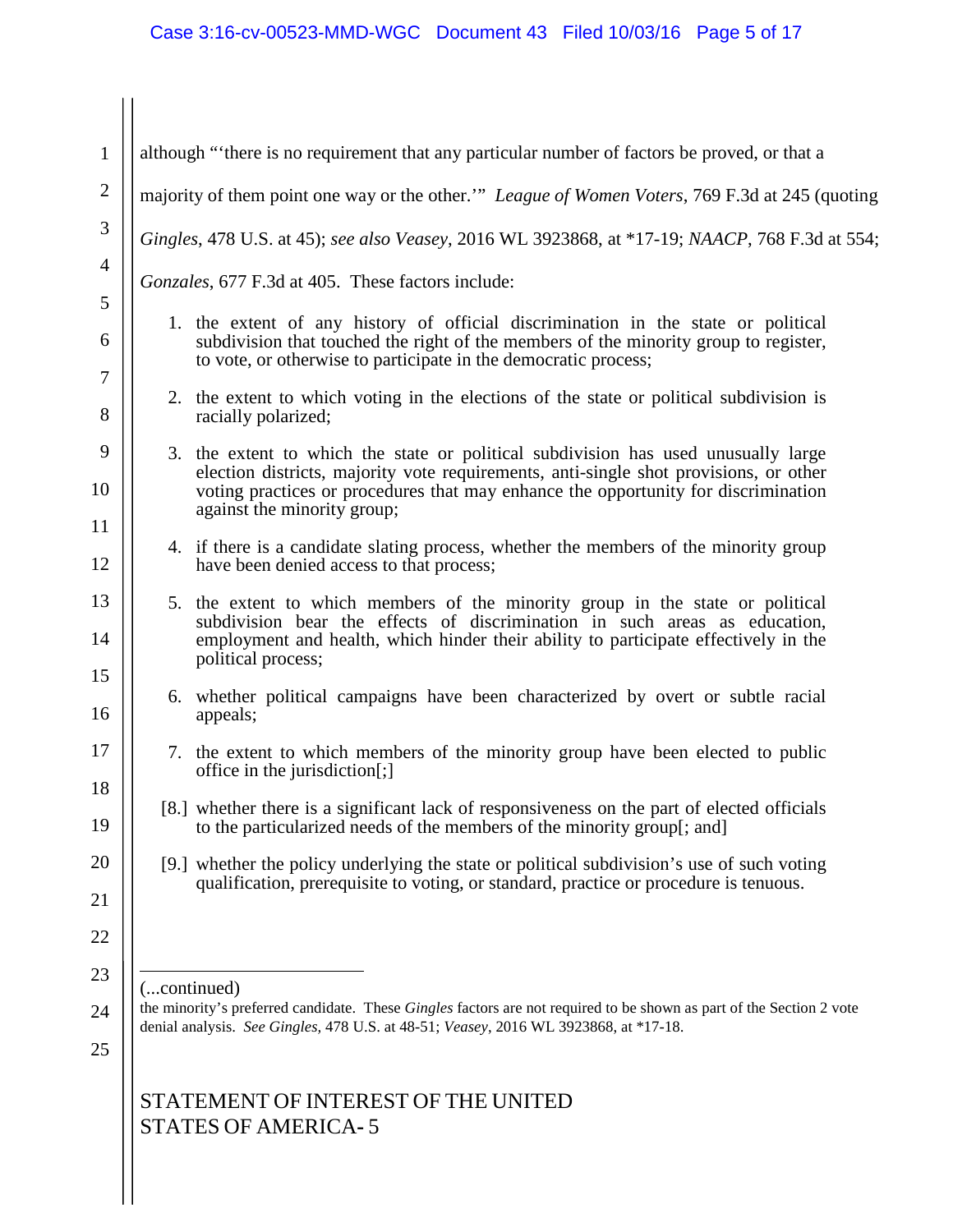#### Case 3:16-cv-00523-MMD-WGC Document 43 Filed 10/03/16 Page 6 of 17

*Gingles*, 478 U.S. at 36-37 (citing S. Rep. No. 97-417, at 28-29). The Senate Factors are "neither comprehensive nor exclusive," and "other factors may also be relevant and may be considered." *Gingles*, 478 U.S. at 45 (quoting S. Rep. No. 97-417, at 29); *see also Montes v. City of Yakima*, 40 F. Supp. 3d 1377, 1388 (E.D. Wash. 2014) (noting non-exclusivity). These factors are not limited to considering the relevant jurisdiction's conduct but also that of other governmental entities and private individuals. *See, e.g.*, *Gingles*, 478 U.S. at 80; *cf. White v. Regester*, 412 U.S. 755, 765-70 (1973). Examining the Senate Factors helps the court to determine whether the challenged practice, in light of current social and political conditions in the jurisdiction, results in a discriminatory denial or abridgement of the right to vote through less opportunity for the allegedly affected group to participate in the political process relative to other voters.

The existence of a "facially neutral" law, or the absence of a showing of animus, also does not alter the Section 2 inquiry. *See* Washoe Mem. 3, 18-19. Section 2 prohibits "facially neutral" voting practices that nonetheless lead to the discriminatory result of members of a minority group as a class having "less opportunity than other members of the electorate to participate in the political process." 52 U.S.C. § 10301(b). As the Supreme Court has explained, the "essence" of a Section 2 claim is that a challenged law, even when facially neutral, "interacts with social and historical conditions to cause an inequality in the opportunities enjoyed by [minority] and [nonminority] voters" to participate in the political process and elect their preferred representatives. *Gingles*, 478 U.S. at 47; *Veasey*, 2016 WL 3923868, at \*19 ("We conclude that the two-part framework and *Gingles* factors together serve as a sufficient and familiar way to limit

25

24

1

2

3

4

5

6

7

8

9

10

11

12

13

14

15

16

17

18

19

20

21

22

23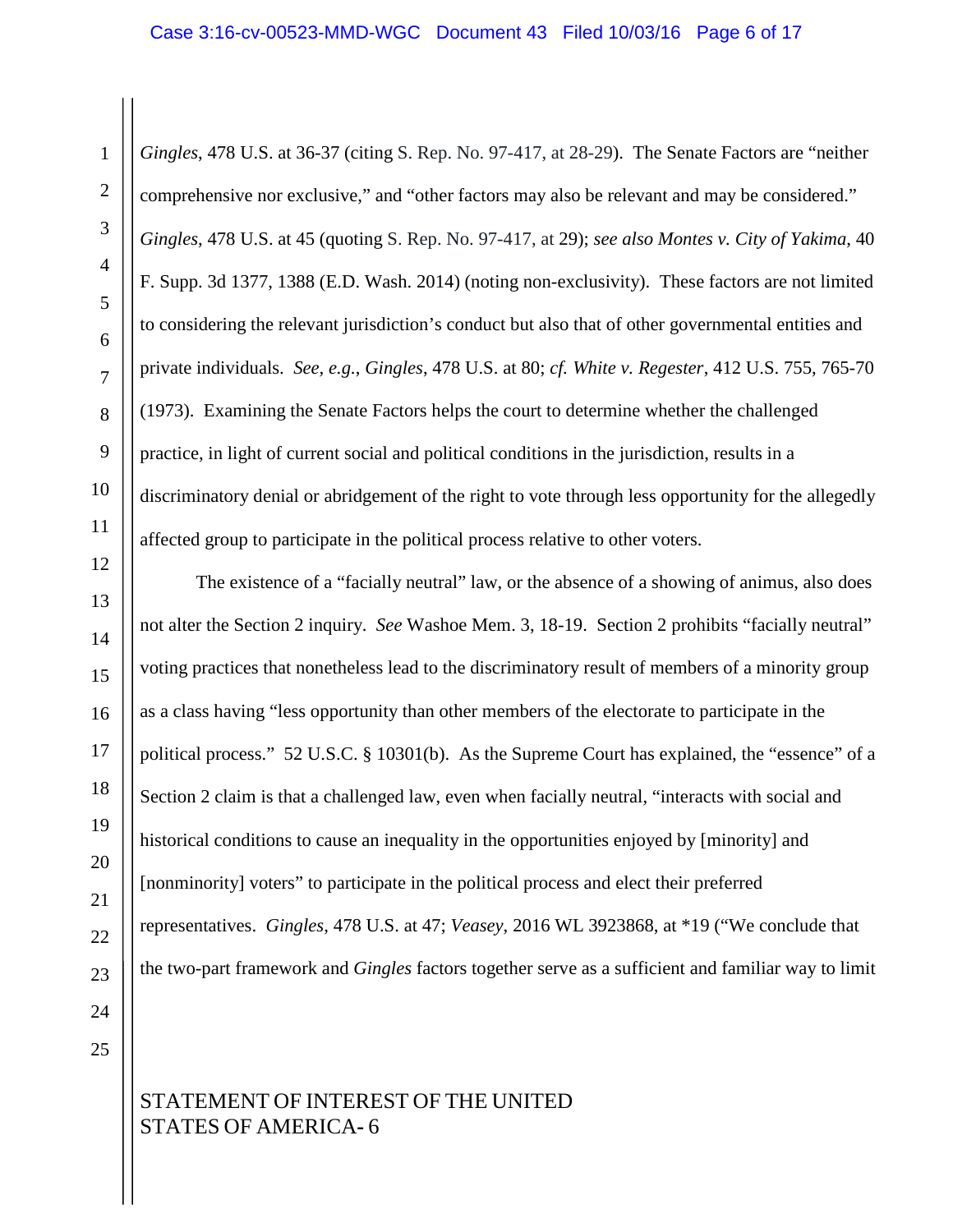courts' interference with "neutral" election laws to those that truly have a discriminatory impact under Section 2 of the Voting Rights Act.").

### **III. DEFENDANTS' ERRONEOUS LEGAL STANDARD**

Defendants' briefs inaccurately state portions of the Section 2 standard. For example, Defendants argue that (1) certain types of voting are not protected under Section 2 (i.e., describing various voting methods as "convenience" voting); (2) Plaintiffs must show outright denial of the ability to vote or participate; (3) Plaintiffs must show inability to elect candidates of their choice; and (4) socioeconomic disparities are relevant to the totality-of-circumstances analysis only if those disparities result from official discrimination by the jurisdiction at issue. For the reasons that follow, these arguments are without merit and should be rejected.

### **A. Section 2 applies to the location of Election Day, late registration, and early voting sites.**

Defendants suggest that access to in-person early voting and in-person voter registration opportunities are merely a "voting convenience" and therefore lack protection under Section 2 of the Voting Rights Act. Sec. Mem. 17; Washoe Mem. 3, 16, 19-20, 22-23; Mineral Mem. 15-16. Not so. Section 14(c)(1) of the Act defines the terms "vote" and "voting" to include "all action necessary to make a vote effective in any primary, special, or general election, including, but not limited to registration, . . . casting a ballot, and having such ballot counted properly and included in the appropriate totals of votes cast." 52 U.S.C.  $\S$  10310(c)(1). Courts have found that access to polling places, to voter registration, and to opportunities for absentee and early voting are protected by Section 2. *See, e.g., NAACP*, 768 F.3d at 552-53 ("[T]he plain language of Section 2 does not exempt early-voting systems from its coverage . . . . Nor has any court held that the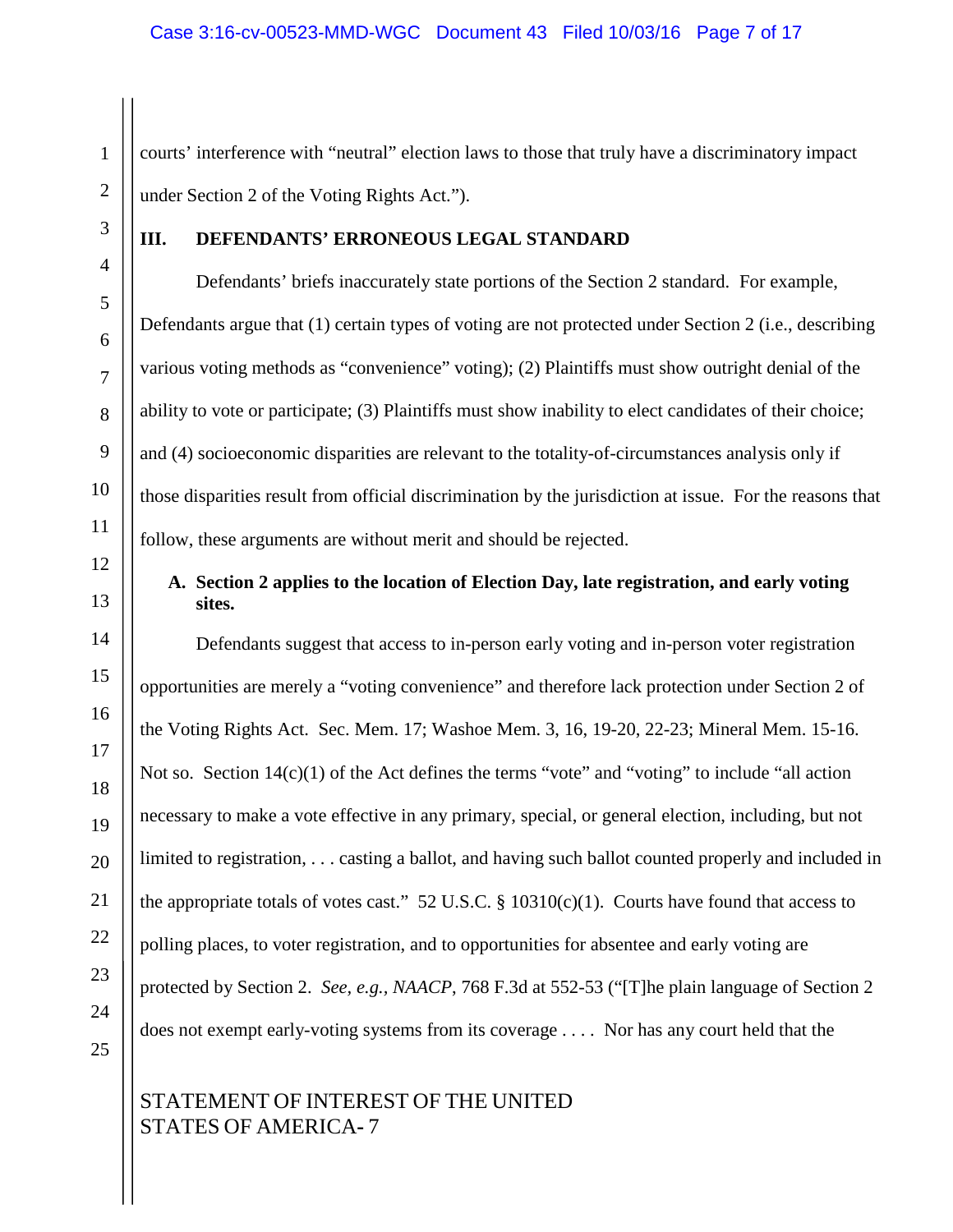Voting Rights Act does not apply to early-voting systems."); *League of Women Voters*, 769 F.3d at 238-39 (applying Section 2 to various practices including procedures for late registration and early voting, and noting that "courts have entertained vote-denial claims regarding a wide range of practices"); *Veasey*, 2016 WL 3923868, at \*43 (registration and polling place locations covered by Section 2) (Higginson, J., concurring)); *Wandering Medicine v. McCulloch*, No. 12-cv-135, at \*16 (D. Mont. Mar. 26, 2014) (order denying defendants' motion to dismiss in part because plaintiffs presented a viable Section 2 claim based on defendants' refusal to establish a satellite registration and absentee voting office); *Brooks v. Gant*, No. 12-cv-5003-KES, 2012 WL 4482984, at \*7 (D.S.D. Sept. 27, 2012) (denying a defendant's motion to dismiss in part because plaintiffs' allegations of burdens accessing in-person absentee voting office suffice to show "less opportunity" under Section 2); *Spirit Lake Tribe*, 2010 WL 4226614, at \*1-6 (granting preliminary injunction in Section 2 challenge alleging unequal access to polling place locations); *Miss. State Chapter, Operation PUSH v. Allain*, 674 F. Supp. 1245 (N.D. Miss. 1987), *aff'd sub nom. Miss. State Chapter, Operation PUSH v. Mabus*, 932 F.2d 400 (5th Cir. 1991); *Brown v. Dean*, 555 F. Supp. 502 (D.R.I. 1982).

Defendants assert that even if minority voters are disproportionately burdened by the location of early voting, voter registration, and election-day voting sites, this Court should not entertain Plaintiffs' Section 2 claims because "'inconvenience does not result in a denial of "meaningful access" to the political process.'" Washoe Mem. 19-20 (quoting *Jacksonville Coal.*

24

## STATEMENT OF INTEREST OF THE UNITED STATES OF AMERICA**-** 8

1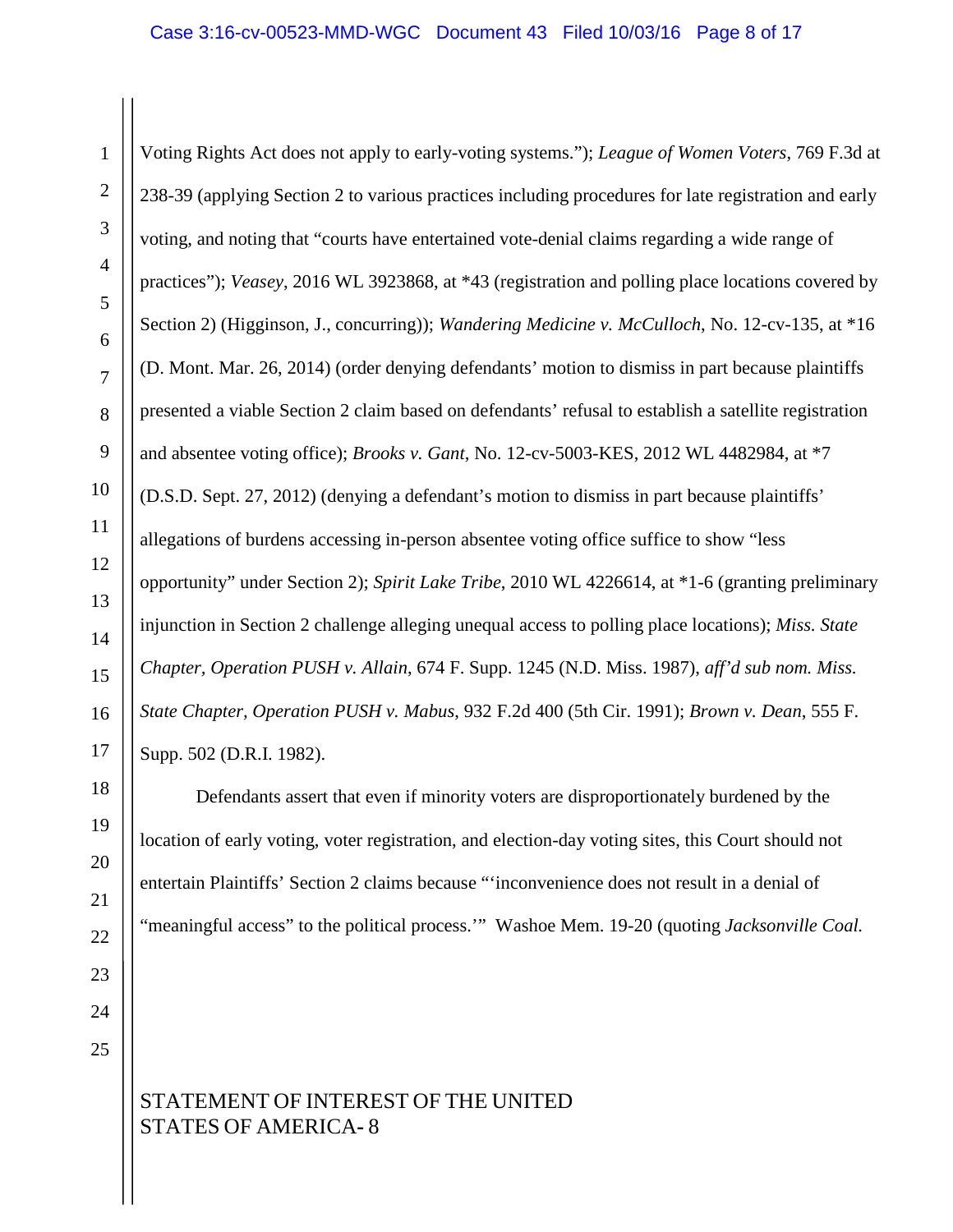1 2 3 4 5 6 7 8 9 10 11 12 13 for Voter Prot. v. Hood, 351 F. Supp. 2d 132[6](#page-8-0), 1335 (M.D. Fla. 2004)). <sup>6</sup> However, in *Jacksonville,* the court expressly declared that "polling places constitute a 'standard, practice, or procedure with respect to voting' under Section 2, and that placing voting sites in areas removed from African–American communities can have the effect of abridging the right to vote." 351 F. Supp. 2d at 1334 (citing *Perkins v. Matthews*, 400 U.S. 379, 387 (1971)). To be sure, plaintiffs in *Jacksonville* were unsuccessful, but not because Section 2 did not apply to their claims. Rather, they were unsuccessful because they had failed to establish a likelihood that the early-voting practices at issue would have the discriminatory effect that Section 2 requires plaintiffs to establish. *See Ohio Democratic Party v. Husted*, No. 16-3561, 2016 WL 4437605, at \*13 (6th Cir. 2016) (rejecting Section 2 claims on basis of no showing of disparate impact); *Brown v. Detzner*, 895 F. Supp. 2d 1236, 1254-55 (M.D. Fla. 2012).<sup>[7](#page-8-1)</sup> In sum, no court has held that any voter

<span id="page-8-0"></span>15

16

17

18

19

 6 Defendants also incorrectly claim that in the Section 2 analysis, a court must balance the burdens of the affected minority voters against the interests of the Defendants. Mineral Mem. 14-15, Sec. Mem. 7. This conflates two distinct legal claims. A constitutional claim assessing whether a challenged practice imposes an unjustified burden (whether or not that burden amounts to a discriminatory effect on a racial or language minority) requires evaluating the burden of the law against the precise interests put forward by the State as justification. *Crawford v. Marion Cnty. Election Bd.*, 553 U.S. 181, 190 (2008) (plurality opinion) (citing *Burdick v. Takushi*, 504 U.S. 428 (1992), and *Anderson v. Celebrezze*, 460 U.S. 780 (1983)). Under Section 2 of the Voting Rights Act, by contrast, the touchstone comparison is "whether members of a protected class have 'less opportunity' to exercise their right to vote *than other groups of voters*," *NAACP*, 768 F.3d at 552 (emphasis added). *See also Veasey*, 2016 WL 3923868, at \*20, \*41 (distinguishing the Section 2 and *Anderson-Burdick* frameworks) (Higginson, J., concurring).

<sup>14</sup>

<span id="page-8-1"></span><sup>20</sup> 21 22 23 24 25  $<sup>7</sup>$  Defendants propose that Plaintiffs have not stated a valid Section 2 claim because they failed to provide quantitative</sup> statistical evidence of disparate impact. Washoe Mem. 17 (quoting *Feldman v. Arizona Sec'y of State's Office*, No. CV-16-01065-PHX-DLR, 2016 WL 5341180, at \*5 (D. Ariz. 2016)). Although typical of Section 2 cases, statistical analyses are but one possible means to show disparate impact. For example, in *Veasey v. Perry*, 71 F. Supp. 3d 627, 633, 636-37 (S.D. Tex. 2014), the court also relied on lay testimony regarding the ability of African Americans to participate. In the context of a vote dilution claim under Section 2, courts have relied on both statistical and nonstatistical proof to establish the *Gingles* preconditions regarding racial bloc voting. *See, e.g.*, *Westwego Citizens for Better Gov't v. City of Westwego*, 946 F.2d 1109, 1118 n.12 (5th Cir. 1991) ("*Gingles* allows plaintiffs to prove cohesion even in the absence of statistical evidence of racial polarization."); *[Monroe v. City of Woodville](http://www.westlaw.com/Link/Document/FullText?findType=Y&serNum=1990054038&pubNum=350&originatingDoc=I473feadc0fa311dd9876f446780b7bdc&refType=RP&fi=co_pp_sp_350_764&originationContext=document&vr=3.0&rs=cblt1.0&transitionType=DocumentItem&contextData=(sc.Default)#co_pp_sp_350_764)*, 897 F.2d [763, 764 \(5th Cir. 1990\)](http://www.westlaw.com/Link/Document/FullText?findType=Y&serNum=1990054038&pubNum=350&originatingDoc=I473feadc0fa311dd9876f446780b7bdc&refType=RP&fi=co_pp_sp_350_764&originationContext=document&vr=3.0&rs=cblt1.0&transitionType=DocumentItem&contextData=(sc.Default)#co_pp_sp_350_764) ("Statistical proof of political cohesion is likely to be the most persuasive form of evidence, although other evidence may also establish this phenomenon.").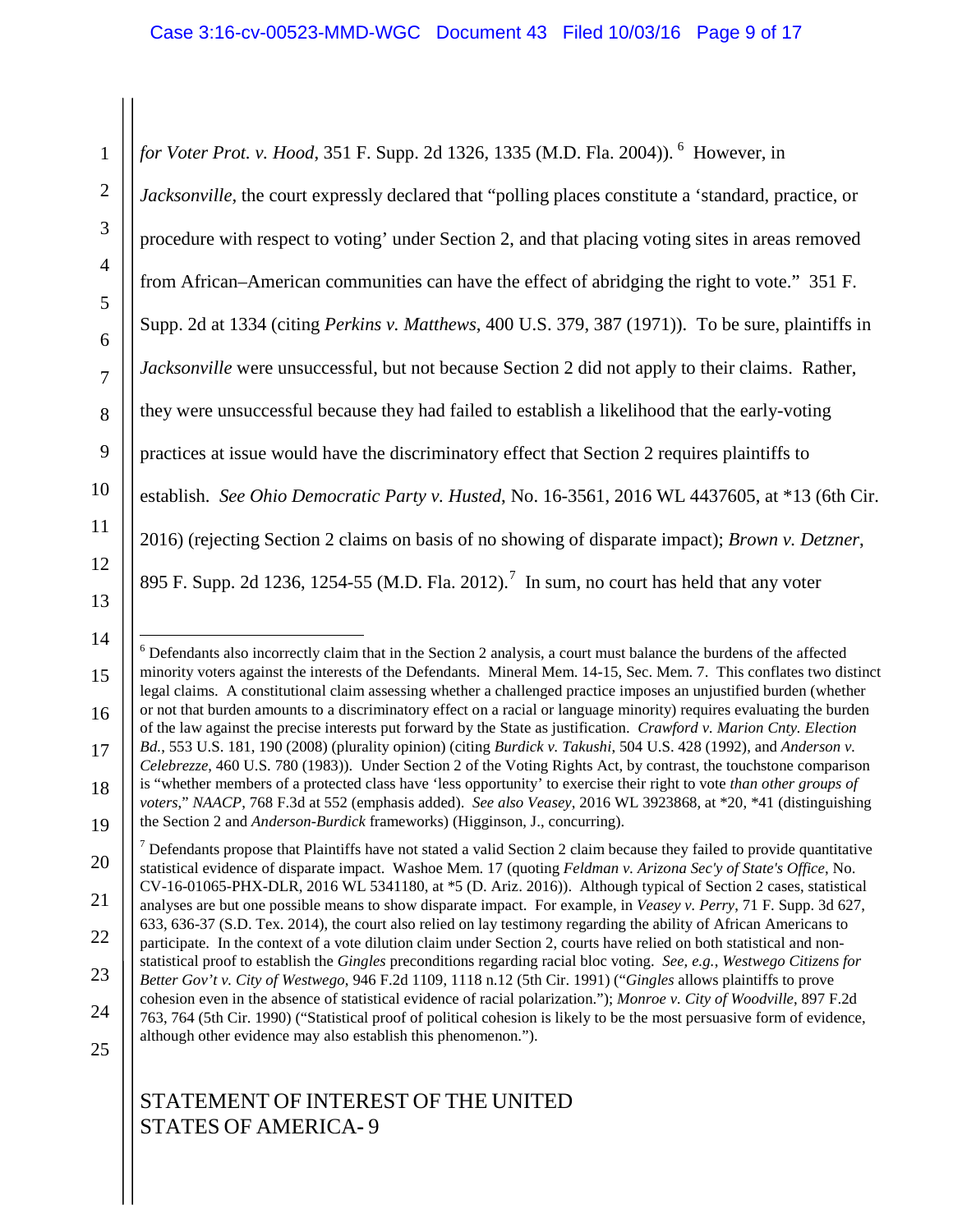registration procedure or ballot-casting issue is outside of Section 2's purview, and there is no basis for the Court to decide differently here.

### **B. Section 2 does not require proof that a jurisdiction has "denied" citizens the right to vote.**

Defendants several times suggest that Plaintiffs must show an outright denial of access to voting opportunities. Sec. Mem. 13; Washoe Mem. 10, 21; Mineral Mem. 15, 17. This ignores the plain text of the Act. Section 2 prohibits the "abridgment" as well as the outright "denial" of the right to vote. 52 U.S.C. § 10301(a). This prohibition does not require that a challenged practice deprive minority voters completely of the ability to vote. *See, e.g.*, *Veasey*, 2016 WL 3923868, at \*29 (quoting *Black's Law Dictionary* (10th ed. 2014) (defining "Abridgement" as the "reduction or diminution of something")). It requires only that Plaintiffs establish they have "less opportunity" to participate relative to other voters. 52 U.S.C. § 10301(b). All electoral practices with a material disparate "effect on a person's ability to exercise [the] franchise" implicate the Voting Rights Act. *Cf. Perkins*, 400 U.S. at 387 (addressing Section 5); *see also League of Women Voters,* 769 F.3d at 243 (holding that Section 2 is not limited to practices that render voting "completely foreclosed" to the minority community); *Poor Bear*, 2015 WL 1969760, at \*7 (concluding that Section 2 protects equal opportunity to cast a ballot via in-person absentee voting); *Spirit Lake Tribe*, 2010 WL 4226614, at \*3, \*6 (enjoining polling place closures under Section 2); *Chisom v. Roemer*, 501 U.S. 380, 408 (1991) (Scalia, J., dissenting) (explaining that Section 2 would be violated if a county limited voter registration hours to one day a week, and "that made it more difficult for blacks to register than whites").

24 25

1

2

3

4

5

6

7

8

9

10

11

12

13

14

15

16

17

18

19

20

21

22

23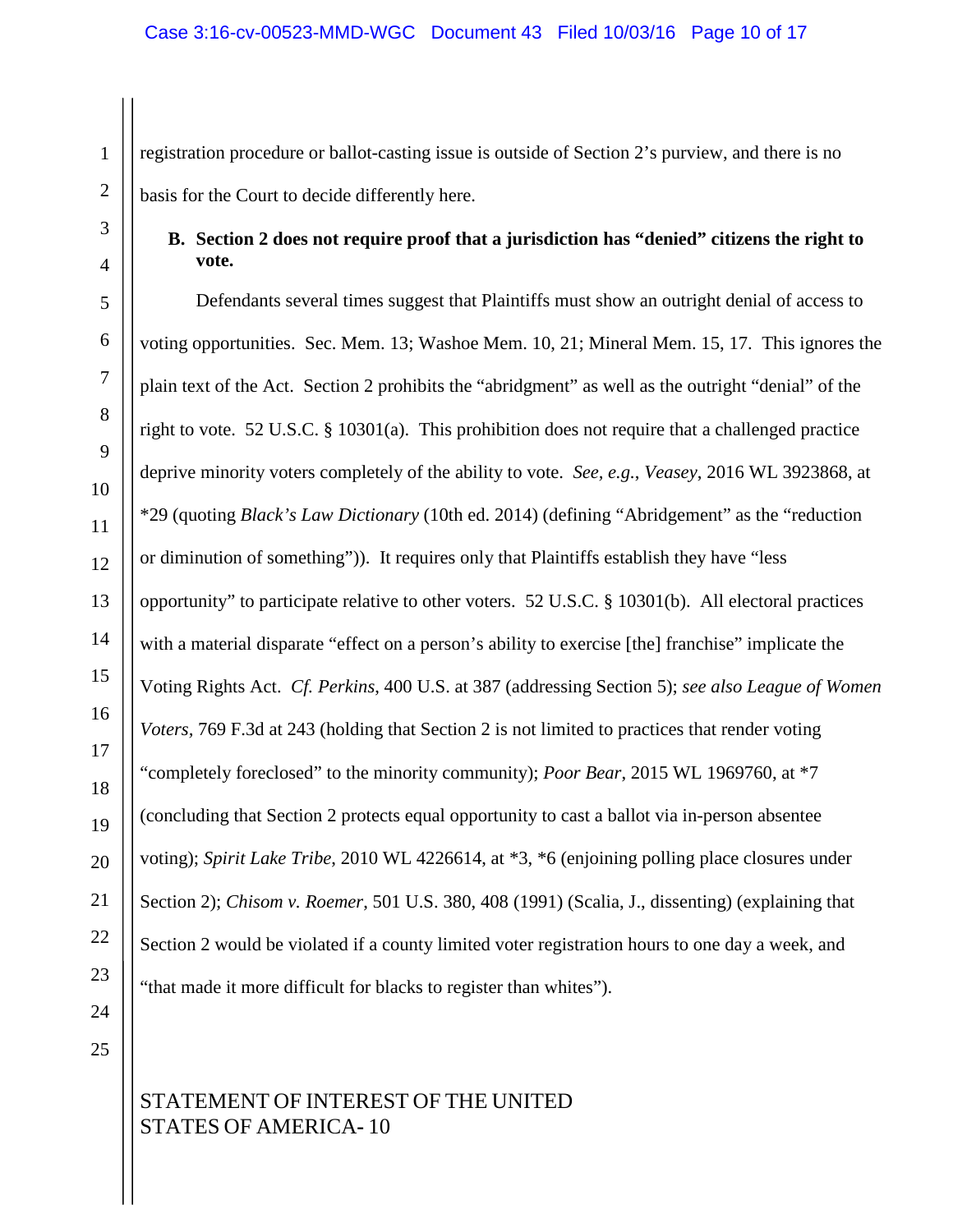1 Defendants further assert that Plaintiffs' argument must fail because Native Americans in Defendant counties can still participate by mail. Sec. Mem. 13; Washoe Mem. 21. However, mail-in voting is not the equivalent of in-person voting, and a court must consider the circumstances of each case and the impact a challenged practice has on opportunity to vote. *See Veasey*, 2016 WL 3923868, at \*26 (concluding that "mail-in voting for specific subsets of Texas voters does not sufficiently mitigate the burdens imposed [by the challenged law]"). Here, Plaintiffs have alleged a valid Section 2 "abridgment" claim—that Native Americans in Defendant counties, despite living in "mailing" precincts, make up a sizeable population of minority voters who have fewer opportunities and greater difficulty than nonminority voters in registering and reaching existing early voting sites, due to the travel distances involved, the socioeconomic disparities limiting the ability to travel, the lack of required identification documents, the lack of internet access, and the monetary and temporal costs involved in attempting to overcome such hurdles; and that these difficulties exacerbate and are exacerbated by discrimination and the lingering effects of discrimination. Pls.' Mot. 20, 25, 26; Amend. Compl. ¶ 94. Thus, according to Plaintiffs, the current location of registration and early voting sites interacts with social and historical conditions to cause an inequality in the opportunities for Native Americans to participate in the franchise. *See Veasey*, 2016 WL 3923868, at \*17 (explaining the causal link required to prove discriminatory effect).

### **C. Section 2 does not require Plaintiffs to prove an inability to elect their preferred candidates.**

Defendants also contend that Section 2 requires Plaintiffs to demonstrate an inability to elect their preferred representatives. Sec. Mem. 7, 9, 13; Mineral Mem. 8, 16-17. Defendants'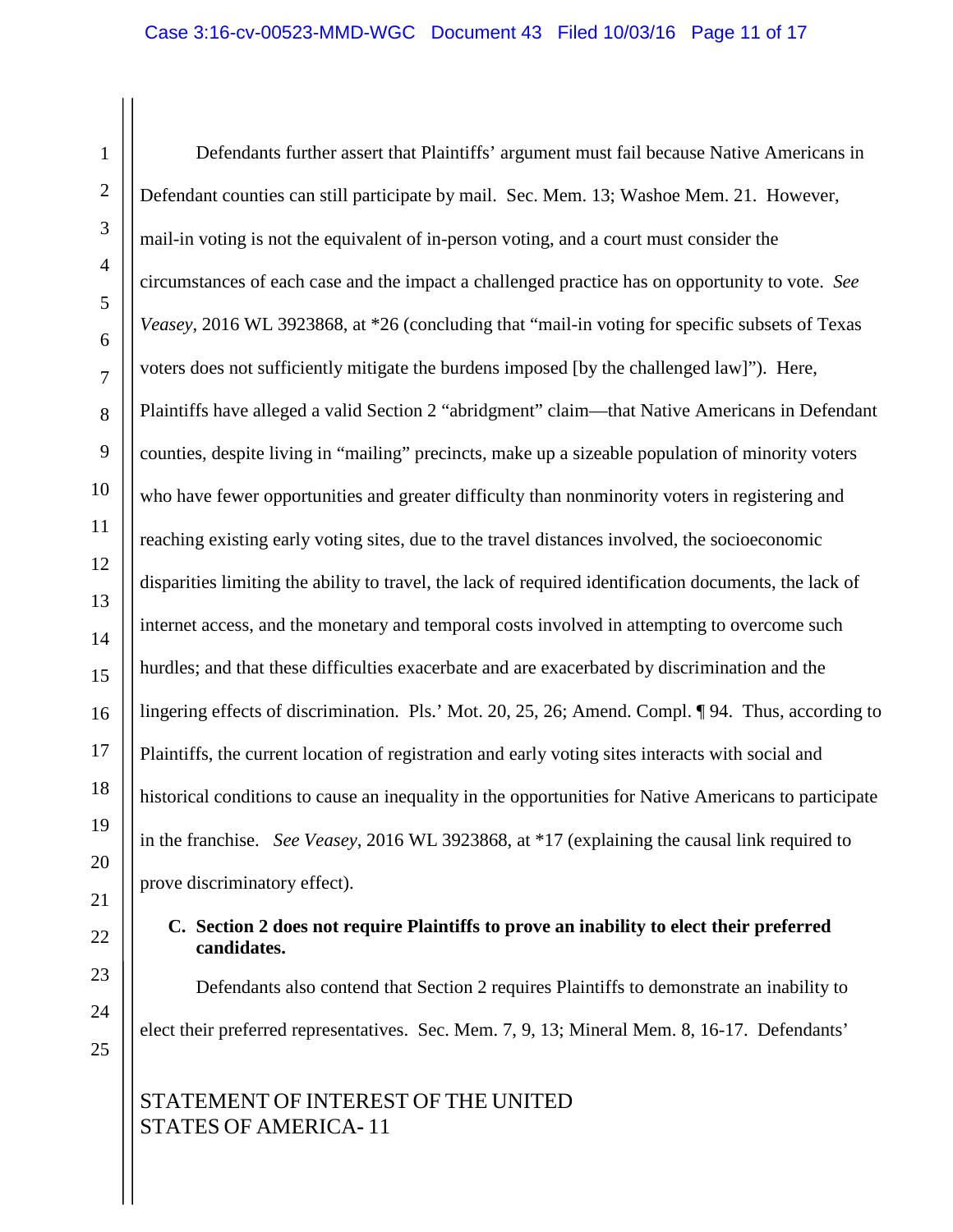### Case 3:16-cv-00523-MMD-WGC Document 43 Filed 10/03/16 Page 12 of 17

1 2 3 4 5 6 7 8 9 10 11 12 13 14 15 16 17 18 19 20 21 22 23 24 argument misconceives the nature of Plaintiffs' challenge to the Defendant counties' practices. Because Defendants' interpretation of Section 2 conflicts with the plain language of the statute as well as Supreme Court precedent, their argument fails as a matter of law. The plain text of Section 2(b) requires Plaintiffs to show only that the political process is not equally open to Native Americans because the practice at issue results in their having "less opportunity than other members of the electorate to participate in the political process and to elect representatives of their choice." 52 U.S.C. § 10301(b). Defendants, by contrast, would require Plaintiffs to show that they "have been unable to elect the candidates of their choice." Mineral Mem. 16. Defendants' formulation fundamentally alters the statutory test. Section 2 contains a comparative standard: minority voters cannot be given "less opportunity" than other voters to participate and elect their preferred candidates. It does not, in this context, require proof that minority voters lack an opportunity to elect.<sup>[8](#page-11-0)</sup> Justice Scalia If, for example, a county permitted voter registration for only three hours one day a week, and that made it more difficult for blacks to register than whites, blacks would have less opportunity *to participate* in the political process than whites and Section 2 would therefore be violated—even if the number of potential black voters was so small that they would on no hypothesis be able *to elect* their own candidate. explained this concept in dissent in *Chisom:* 501 U.S. at 408 (emphasis in original) (internal quotation marks and citations omitted).  $8$  Section 2 vote dilution claims—for example, challenges to district lines—do not usually depend on allegations that a practice makes it more difficult to participate in the political process by casting a valid ballot. In that context, the district lines' imposition of an inability to elect candidates of choice becomes the more important touchstone in establishing injury. *See Gingles*, 478 U.S. at 51 (holding that plaintiffs must show, *inter alia*, that the majority group votes sufficiently as a bloc to enable it usually to defeat the minority's preferred candidate). By contrast, in a Section 2 claim focused on an abridgment of the right to cast valid ballots, that abridgment alone amounts to injury necessarily

<span id="page-11-0"></span>25

## STATEMENT OF INTEREST OF THE UNITED STATES OF AMERICA**-** 12

impairing electoral opportunity.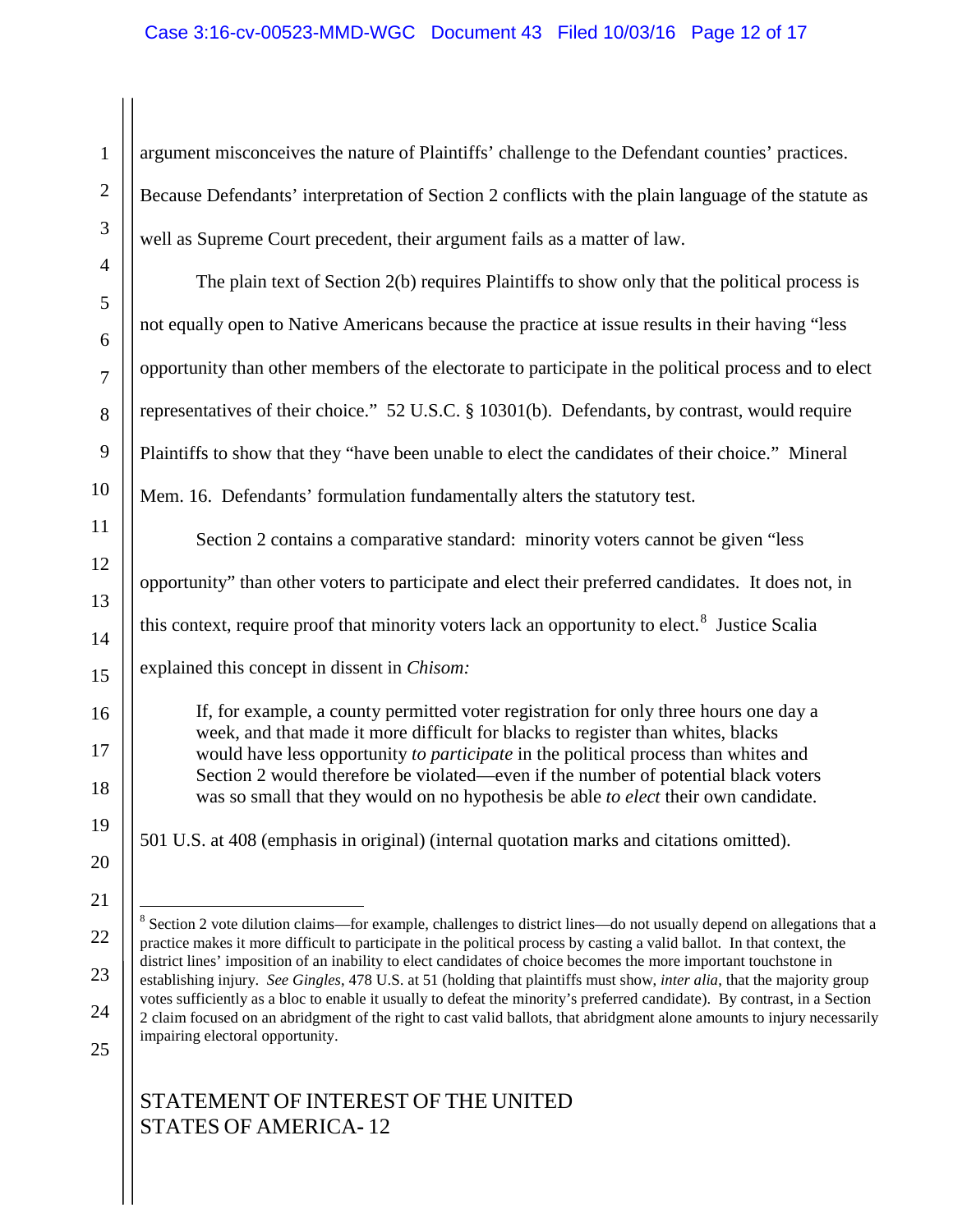In support of their argument, Defendants cite *Chisom*, 501 U.S. at 397, for the proposition that "to make out a § 2 VRA claim . . . Plaintiffs must prove *both* (1) that the members of the protected class have less opportunity to participate in the political process; *and* (2) the minority class members' inability to elect representatives of their choice." Mineral Mem. 16. But this is not a proper reading of *Chisom*. Rather, the Court held there that where a plaintiff shows that minority voters have less opportunity than other voters to participate in the political process, the plaintiff necessarily also establishes that members of that group have less opportunity to elect candidates of their choice. *Chisom*, 501 U.S. at 397 ("Any abridgement of the opportunity of members of a protected class to participate in the political process inevitably impairs their ability to influence the outcome of an election."). *Chisom*, which itself concerned a vote dilution claim, thus stands neither for an "inability" standard nor for the proposition that Section 2 challenges to ballot-casting procedures require two separate showings.

Moreover, because Section 2 requires a totality-of-the-circumstances analysis, *see* 52 U.S.C. § 10301(b), the election of a few minority candidates is not dispositive of a plaintiff's opportunity, relative to other members of the electorate, to elect representatives of choice. *See Gingles*, 478 U.S. at 75 ("[T]he language of § 2 and its legislative history plainly demonstrate that proof that some minority candidates have been elected does not foreclose a § 2 claim.").

A plain reading of the statutory language and Supreme Court precedent establishes that plaintiffs in a Section 2 lawsuit are not required to show an inability to elect candidates of choice. Accordingly, the Court should reject Defendants' argument.

25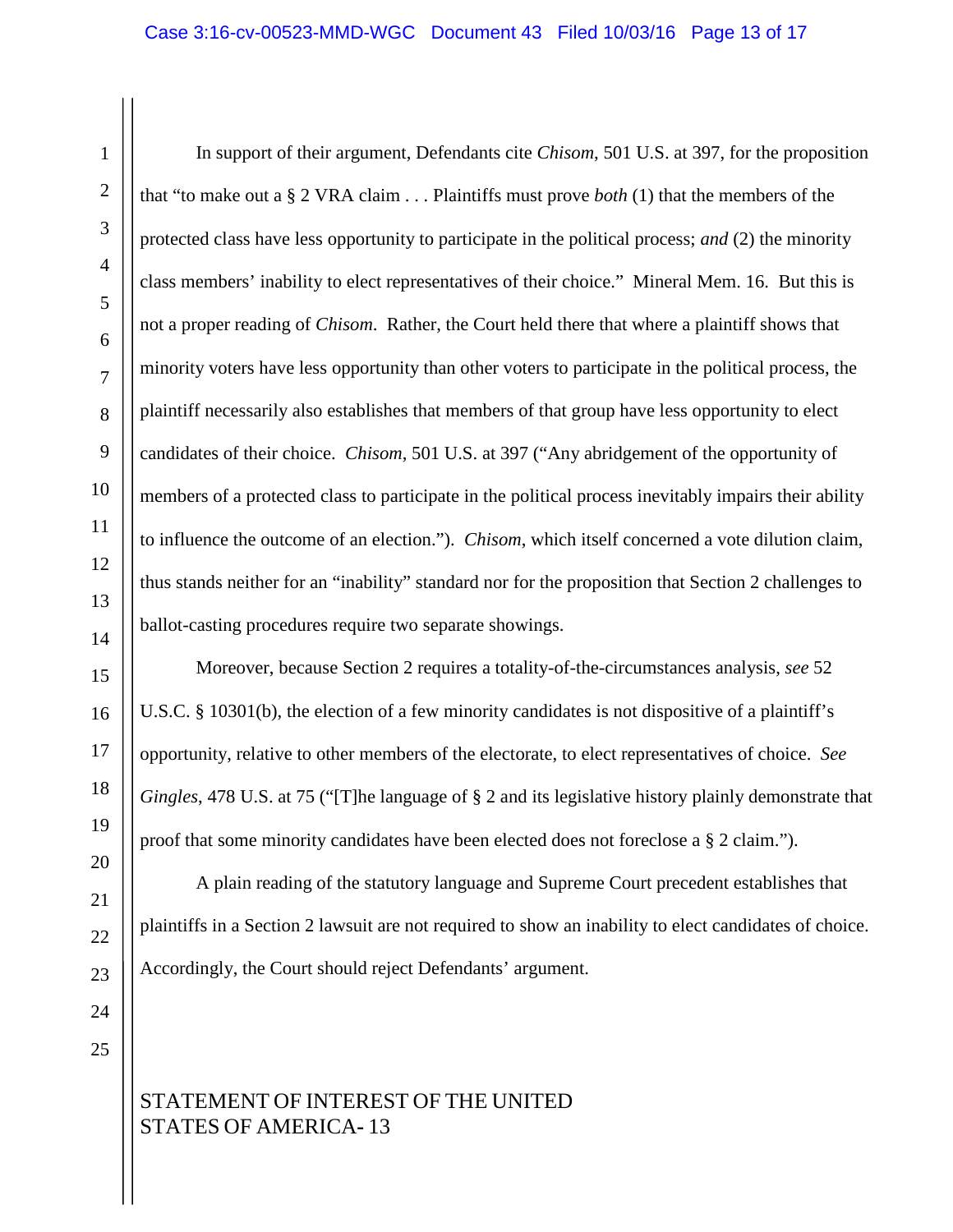### **D. Effects of past discrimination that hinder minority voters' ability to participate effectively in the political process are relevant to a Section 2 claim.**

Defendants erroneously argue that the totality of circumstances inquiry requires Plaintiffs to allege that voter-related discrimination against Native Americans be "directly attributable to the defendants," Sec. Mem. 10, and that general prior history is not relevant in the totality of the circumstances analysis. *Id.* at 4, 10-11; Washoe Mem. 3, 9, 24 (citing *Shelby Cnty. v. Holder*, 133 S.Ct. 2612, 2628 (2013)); Mineral Mem. 3, 19. Nothing in Section 2's text or legislative history limits the Senate Factor analysis of the relevant social and political conditions to official, statesponsored discrimination by the jurisdiction in question.

 Congress' intent to take the result of both public and private conduct into account is evident from several Senate Factors. Senate Factor one, which directs courts to consider "the extent of any history of *official* discrimination," *Gingles*, 478 U.S. at 36 (emphasis added), is not confined to discrimination by the defendant jurisdiction. *See United States v. Blaine Cty.*, 363 F.3d 897, 913 (9th Cir. 2004) (rejecting argument that the first Senate Factor "could only look at official discrimination by [the defendant jurisdiction], not the state or federal government"). Many other Senate Factors—the extent of racially polarized voting, the existence of a candidate slating process, and the use of overt or subtle racial appeals in political campaigns—all reflect Congress' intent for the totality-of-circumstances analysis to examine far more than official, state-sponsored discrimination. *See Gingles*, 478 U.S. at 36-37. And Senate Factor five directs courts to consider the extent to which members of a minority group "bear the effects of discrimination," from whatever source. *Gingles*, 478 U.S. at 69. "[T]he literal language of the fifth Senate factor does not even support the reading that only discrimination by [the defendant jurisdiction] may be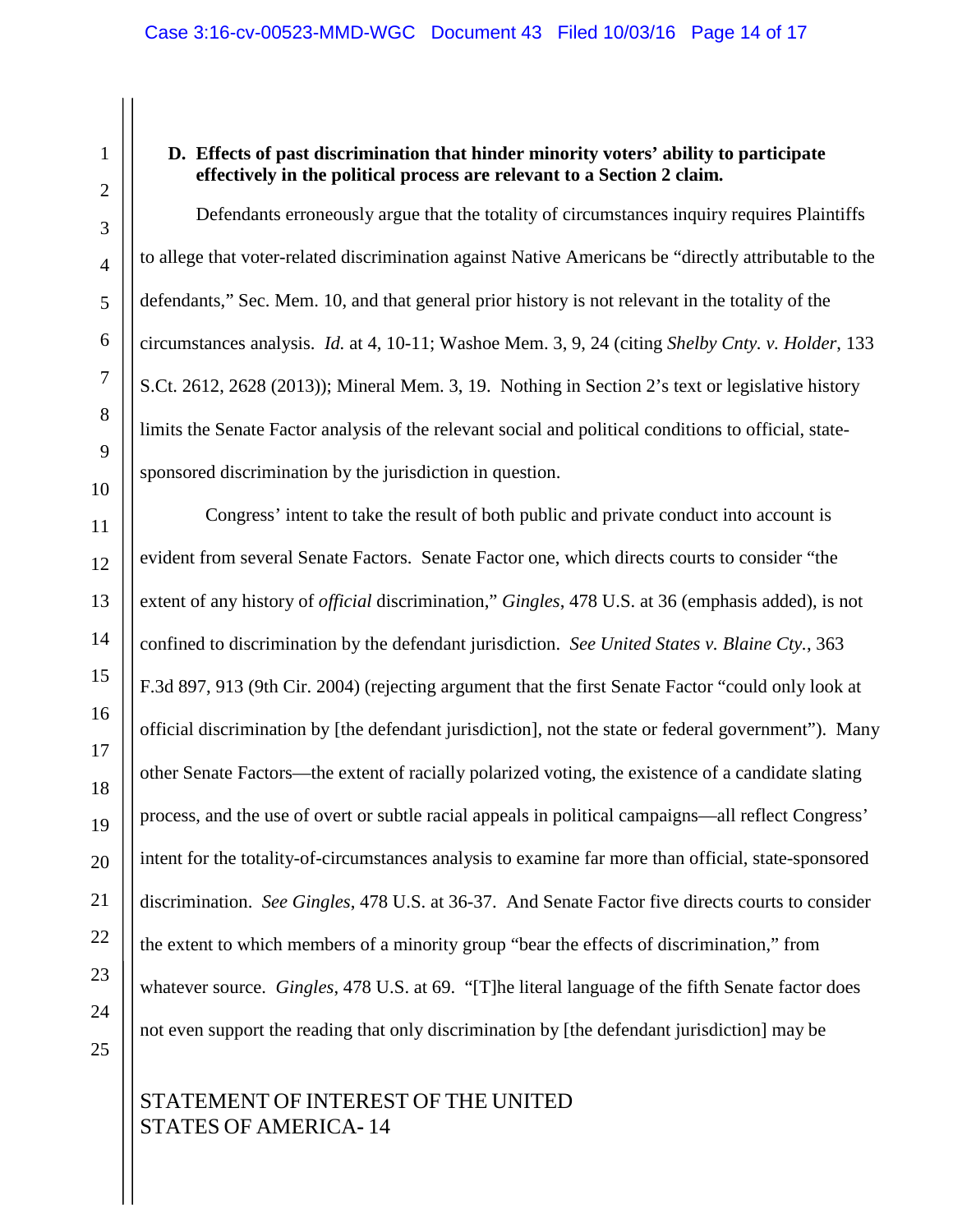considered; the limiting language describes the people discriminated against, not the discriminator." *Gomez v. City of Watsonville*, 863 F.2d 1407, 1418 (9th Cir. 1988). Socioeconomic disparities that result from past discrimination may mean that current practices impede minority voters' ability to participate equally in the electoral process; those disparities need not be the direct product of particular public defendants' past action in order for the defendants' present practices to implicate the Act. *See, e.g.*, *Whitfield v. Democratic State Party of Ark.*, 890 F.2d 1423, 1430-31 (8th Cir. 1[9](#page-14-0)89).<sup>9</sup> Ultimately, it is the intensely local analysis of all factual circumstances existing within a jurisdiction, regardless of source, that will determine whether the jurisdiction's challenged standard, practice, or procedure results in a Section 2 violation.<sup>[10](#page-14-1)</sup> Thus, this Court should follow well-established precedent in considering all past or present discrimination, public and private, when assessing whether a challenged voting practice violates Section 2.

### **IV. CONCLUSION**

For the preceding reasons, this Court should apply the established legal standard under

Section 2 of the Voting Rights Act, 52 U.S.C. § 10301, to resolve Plaintiffs' motion for

25

1

2

3

4

5

6

7

8

9

10

11

12

13

14

15

16

17

18

<span id="page-14-0"></span>19

20

21

22

<sup>-&</sup>lt;br>9 *See also Buckanaga v. Sisseton Indep. Sch. Dist. No. 54-5*, 804 F.2d 469, 474-75 (8th Cir. 1986) (holding that the district court erred by failing to address evidence of broad socioeconomic disparities, without reference to their sources); *Bone Shirt v. Hazeltine*, 336 F. Supp. 2d 976, 1018-34, 37-41 (D.S.D. 2004) (recounting the history of official and unofficial discrimination and setting out socioeconomic disparities without concern for their cause); *but see Veasey*, 2016 WL 3923868, at \*20 (declining to decide the question of whether plaintiff must show "state action caused the social and historical conditions begetting discrimination" because the district court found evidence of such state-sponsored discrimination).

<span id="page-14-1"></span><sup>23</sup> 24 10 Of course, Plaintiffs have also alleged a history of official discrimination against Nevadan Native Americans generally, and with respect to voting in particular. *See* Pls.' Motion 20-22; Amended Compl. ¶¶ 80-93; *see also, e.g.*, Decree and Permanent Injunction, *Mickel v. Wolff*, No. CIV-R-79-239 (D. Nev. Dec. 23, 1980) (permanently enjoining the Nevada State Prison from continuing to deny access to certain Native American religious activities).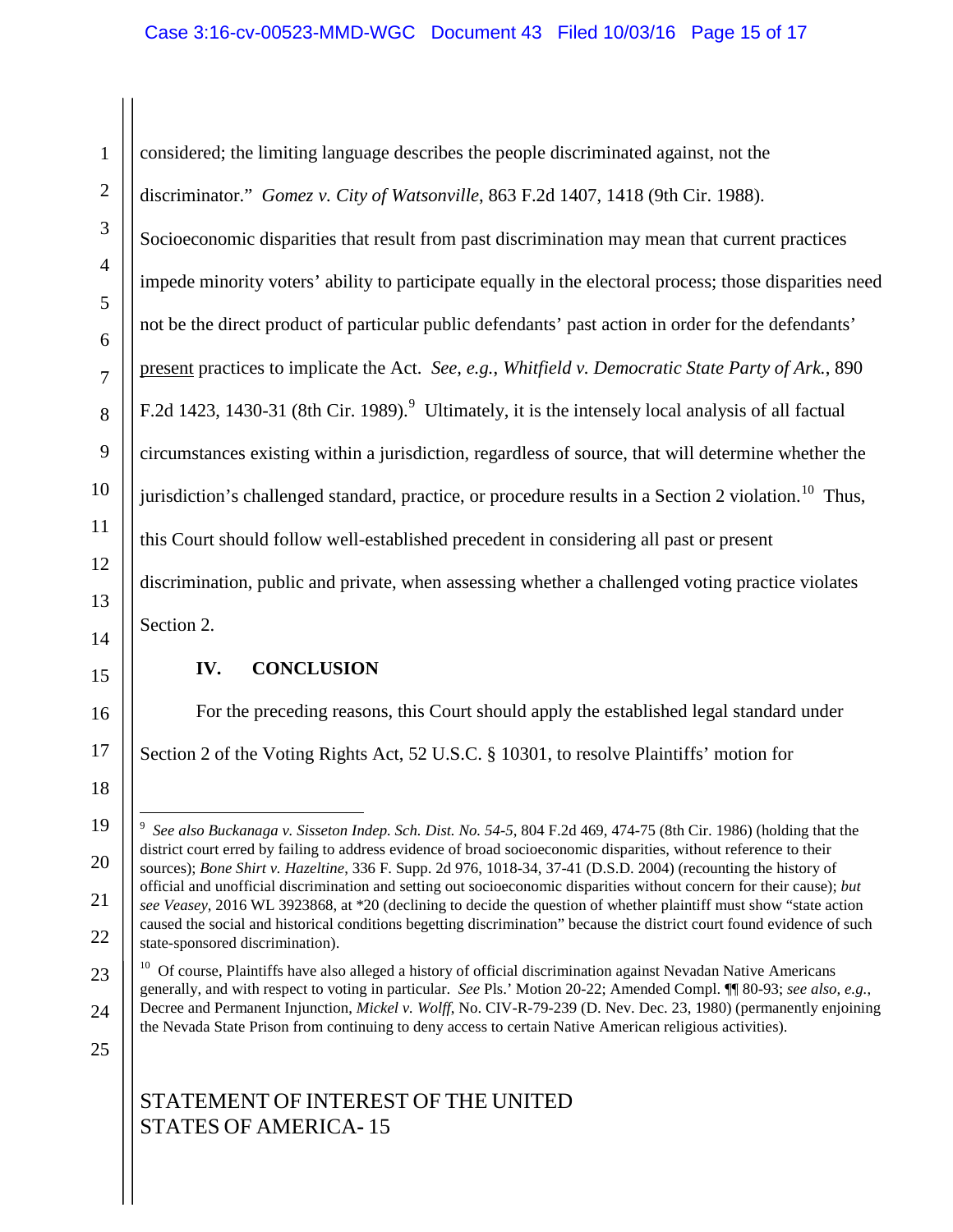STATEMENT OF INTEREST OF THE UNITED STATES OF AMERICA**-** 16 1 2 3 4 5 6 7 8 9 10 11 12 13 14 15 16 17 18 19 20 21 22 23 24 25 preliminary injunction, particularly with regard to the detailed findings of fact necessary in a Section 2 analysis. Date: October 3, 2016 Respectfully submitted, VANITA GUPTA Principal Deputy Assistant Attorney General Civil Rights Division */s/ George E. Eppsteiner* T. CHRISTIAN HERREN JR TIMOTHY F. MELLETT VICTOR J. WILLIAMSON GEORGE E. EPPSTEINER Attorneys, Voting Section Civil Rights Division United States Department of Justice 950 Pennsylvania Avenue NW Room 7125 NWB Washington, D.C. 20530  $(202)$  305-4044 george.eppsteiner@usdoj.gov